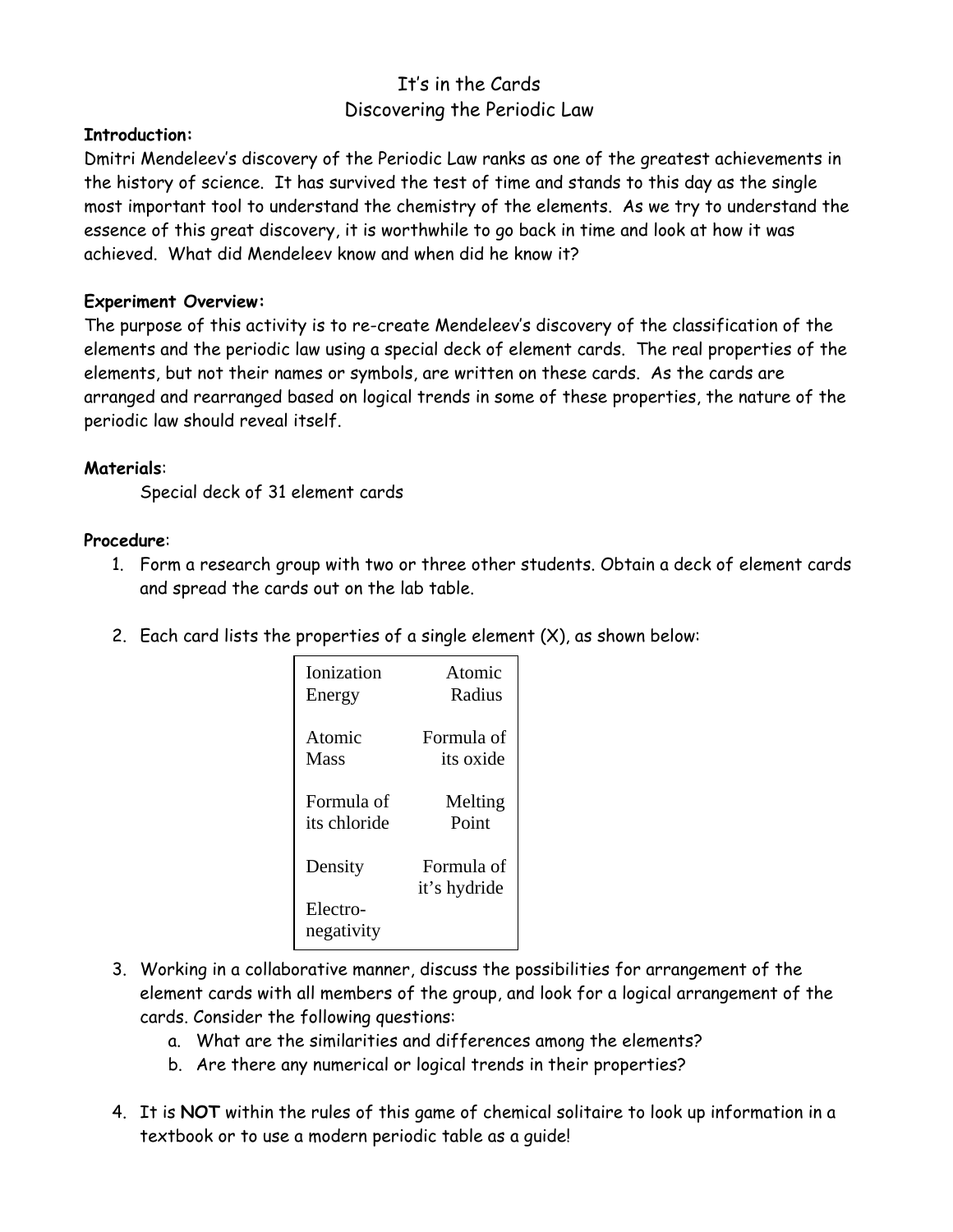5. One of the element cards is also missing in your deck of cards. Decide where the missing element belongs in the arrangement of the elements and rearrange the cards if necessary to accommodate the missing element.

Mendeleev's greatest insight in creating the periodic table was in recognizing there were some gaps when the elements were arranged in logical order. He had the courage not only to leave blanks in his table for the missing elements, but also predict their properties!

6. On the Data Sheet, fill in the Table of the Elements to illustrate the logical arrangement of the element cards. To do this, write down only the atomic mass of each element, as shown on its card. Leave a blank space for the missing element. NOTE: The table is  $8\times8$ and contains 32 more squares than are needed – plenty of room to arrange the elements many different ways.

## **Data Sheet (Cut and Tape in lab notebook)**

## **Questions**:

- 1. Mendeleev's Periodic Law can be stated: "The physical and chemical properties of elements are periodic functions of their atomic masses". Looking at your arrangement of the element cards, describe in your own words what the terms "periodic function" means.
- 2. Some of the properties listed on each card are periodic properties, others are not. Name one property that is periodic and explain its periodicity. Name one that is not periodic and explain why it is not.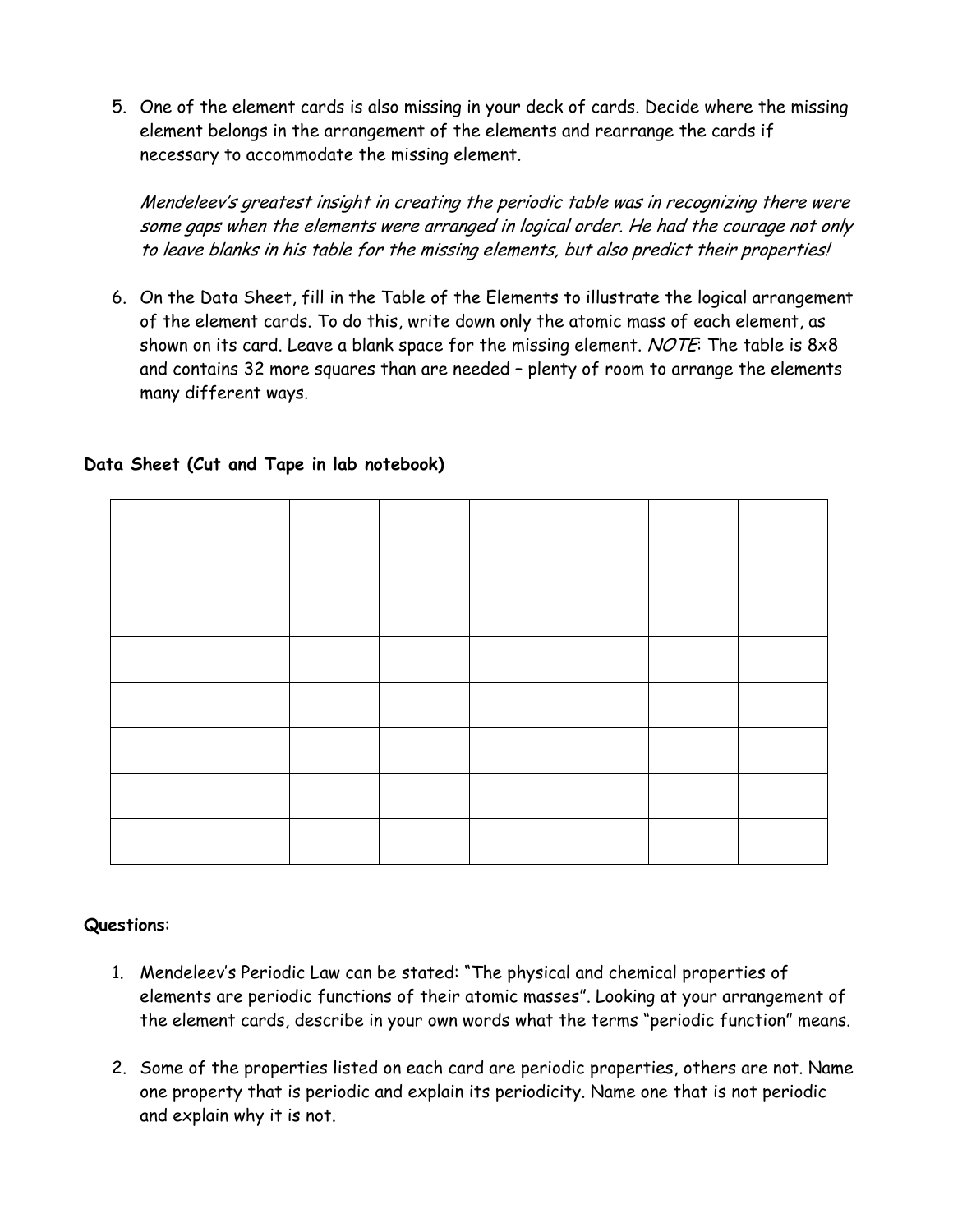- 3. The elements in the modern periodic table are arranged in order of increasing atomic number (instead of increasing atomic mass). Why didn't Mendeleev use atomic number to arrange the elements?
- 4. From your instructor, obtain a handout showing one possible arrangement of the element cards. Identify each of the elements on the handout with its atomic number and chemical symbol.
- 5. Predict the properties of the missing element by averaging the properties of its nearest neighbors (in any direction). Complete the card for the missing element by entering its predicted properties alongside the name of each property.
- 6. There are certain trends in the properties of the elements, both within a column (from top to bottom) and across a row (from left to right) in the periodic table. On the arrow for each property, write the word increases or decreases to describe how that property changes. Cut and tape in lab notebook.

| Atomic Radius |                          |                         |                                |                                        |                                              |                                    |                                     |                              |                              |                     |                                   |                                  |                               |                       |                       |                          |                      |                     |
|---------------|--------------------------|-------------------------|--------------------------------|----------------------------------------|----------------------------------------------|------------------------------------|-------------------------------------|------------------------------|------------------------------|---------------------|-----------------------------------|----------------------------------|-------------------------------|-----------------------|-----------------------|--------------------------|----------------------|---------------------|
|               | Electronegativity        |                         |                                |                                        |                                              |                                    |                                     |                              |                              |                     |                                   |                                  |                               |                       |                       |                          |                      |                     |
|               | <b>Ionization Energy</b> |                         |                                |                                        |                                              |                                    |                                     |                              |                              |                     |                                   |                                  |                               |                       |                       |                          |                      |                     |
|               |                          |                         | Periodic Table of the Elements |                                        |                                              |                                    |                                     |                              |                              |                     |                                   |                                  |                               |                       |                       |                          |                      |                     |
|               | Η<br>1.00794             |                         |                                |                                        |                                              |                                    |                                     |                              |                              |                     |                                   |                                  |                               |                       |                       |                          | H<br>1.00794         | He<br>4.002602      |
|               | 3<br>Li<br>6.941         | 4<br>Be<br>9.012182     |                                |                                        |                                              |                                    |                                     |                              |                              |                     |                                   |                                  | 5<br>$\overline{B}$<br>10.811 | 6<br>C<br>12.0107     | 7<br>N<br>14.00674    | 8<br>$\Omega$<br>15.9994 | 9<br>F<br>8.998403   | 10<br>Ne<br>20.1797 |
|               | 11<br>Na<br>22 989770    | 12<br>$M_{g}_{24,3050}$ |                                |                                        |                                              |                                    |                                     |                              |                              |                     |                                   |                                  | 13<br>Al<br>26.981538         | 14<br>Si<br>28.0855   | 15<br>P<br>30.973761  | 16<br>S<br>32.066        | 17<br>C1<br>35.4527  | 18<br>Aг<br>39.948  |
|               | 19<br>K<br>39.0983       | 20<br>Сa<br>40.078      | 21<br>Sc<br>44.955910          | $\tilde{\vec{\mathrm{T}}}$ i<br>47.867 | $\smash{\stackrel{23}{\text{V}}}$<br>50.9415 | $\mathring{C}^\sharp$ r<br>51.9961 | $\mathop{\rm Mn}^{25}$<br>54.938049 | $\mathring{F}^5$ e<br>55.845 | $\tilde{c}_o^2$<br>58.933200 | 28<br>Ñi<br>58.6934 | 29<br>Сu<br>63.546                | $\mathring{Z}_{n}^{30}$<br>65.39 | 31<br>Ga<br>69.723            | 32<br>Ge<br>72.61     | 33<br>As<br>74.92160  | 34<br>Se<br>78.96        | 35<br>Br<br>79.904   | 36<br>Кr<br>83.80   |
|               | 37<br>Rb<br>85.4678      | 38<br>Sr<br>87.62       | 39<br>Y<br>88.90585            | 40<br>Zr<br>91.224                     | 41<br>Nb<br>92.90638                         | 42<br>Mo<br>95.94                  | 43<br>Тc<br>(98)                    | 44<br>Ru<br>101.07           | 45<br>Rh<br>02.90550         | 46<br>Pd<br>106.42  | 47<br>$A_{g}$ <sub>107.8682</sub> | 48<br>Cd<br>112.411              | 49<br>In<br>114.818           | 50<br>Sn<br>118.710   | 51<br>Sb<br>121.760   | 52<br>Te<br>127.60       | 53<br>I<br>126.90447 | 54<br>Xe<br>131 29  |
|               | 55<br>Cs<br>132,90545    | 56<br>Bа<br>137.327     | 57<br>La<br>138.9055           | 72<br>Hf<br>178.49                     | 73<br>Ta<br>180.9479                         | 74<br>W<br>183.84                  | 75<br>Re<br>186.207                 | 76<br>Os<br>190.23           | 77<br>Ir<br>192.217          | 78<br>Pt<br>195.078 | 79<br>Αu<br>196.96655             | 80<br>$Hg_{200}$                 | 31<br>T1<br>204.3833          | 82<br>Pb<br>207.2     | 83<br>Bi<br>208.98038 | 84<br>Po<br>(209)        | 85<br>At<br>(210)    | 86<br>Rn<br>(222)   |
|               | 87<br>Fr<br>(223)        | 88<br>Ra<br>(226)       | 89<br>Aс<br>(227)              | 104<br>Rf<br>(261)                     | 105<br>Db<br>(262)                           | 106<br>$S_{g}$<br>(263)            | 107<br>Bh<br>(262)                  | 108<br>Hs<br>(265)           | 109<br>Mt<br>(266)           | 110<br>(269)        | 111<br>(272)                      | 112<br>(277)                     |                               | 114<br>(289)<br>(287) |                       | 116<br>(239)             |                      | 118<br>(293)        |

|               |                    | 60       | 61         |             | 63            | 64           | 60        | oв           | 67              | cs.          | 66              |              |               |
|---------------|--------------------|----------|------------|-------------|---------------|--------------|-----------|--------------|-----------------|--------------|-----------------|--------------|---------------|
| Сe<br>140.116 | Рr<br>140.90765    | 144.24   | Pm<br>145) | Sm<br>50.36 | Εu<br>151.964 | Gd<br>157.25 | 158.92534 | Dv<br>162.50 | Ho<br>164,93032 | Er<br>167.26 | Tm<br>168.93421 | Yb<br>173.04 | Lu<br>174.967 |
| 90            | 91                 | 92       | 93         | 94          | 95            | 96           | 97        | 98           | 99              | 100          | 101             | 102          | 103           |
| Th            | Pa                 |          |            | Pu          | łш            | Сm           | Bk        | r c<br>◡⊥    | Es              | Fm           | Md              | No           | Lr            |
|               | 232.0381 231.03588 | 238.0289 | (237)      | 2440        | (243)         | (247         | 247       | (251)        | (252)           | (257)        | (258            | (259)        | 262)          |